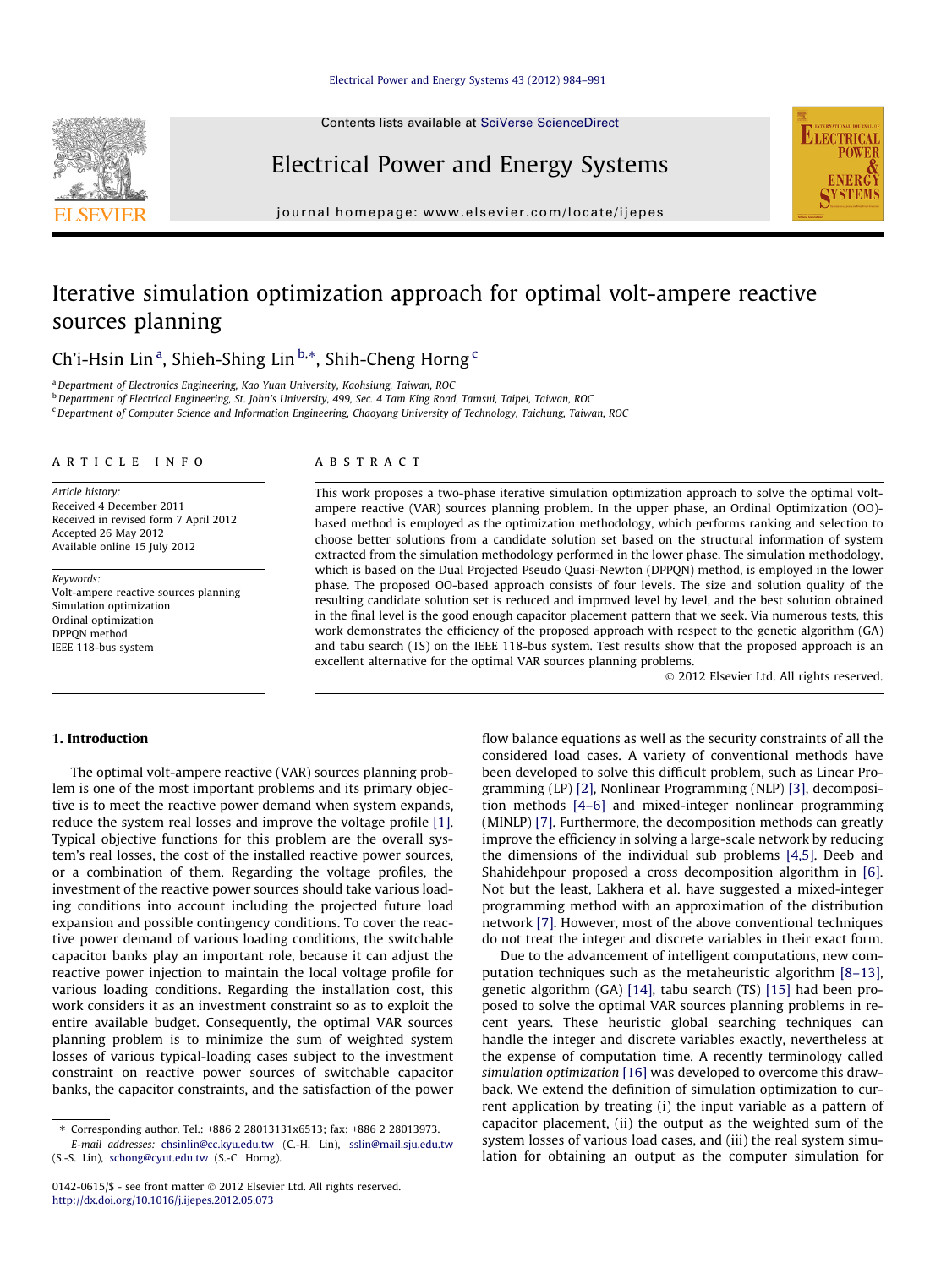#### Nomenclature

- $i, N$  index of a load case and total number of load cases, respectively
- $x_i$  vector of all bus complex voltages, real and reactive power generations, load demands and the transformer tap ratios of the ith load case
- $P_{L_i}$ ,  $\alpha_i$ total system losses of the ith load case and the corresponding weighting factor, respectively
- J index set of candidate buses for installing switchable capacitor banks
- $\mathcal{C}_w$ ,  $\mathcal{C}_j$ ,  $\mathcal{C}_{\widehat{j}}$  switchable capacitor banks to be installed at bus w;
- $C_J = (C_w, w \in J); C_{\widehat{I}} = (C_w, w \in J)$  $\mathcal{C}_{w,i}, \ \mathcal{C}_{j,i}, \ \mathcal{C}_{\widehat{j,i}}$  the portion of bus w's switchable capacitor banks used in load case *i*;  $C_{J,i} = (C_{w,i}, w \in J); C_{\widehat{J},i} = (C_{w,i}, w \in J)$
- $\delta_w$ ,  $\delta_l \delta_w$  = 1 if bus w is installed with switchable capacitor banks and 0, otherwise;  $\delta_I = (\delta_w, w \in I)$
- $g(x_i, \delta_j^T C_{J,i}) = 0$  the flow balance equations of the ith load case
- $h(x_i) \le 0$  the security inequality constraints on voltage magnitude, real power line flow, and real and reactive power generations
- $q_{ow}$  the fixed installation cost for the switchable capacitor banks at bus w

solving the considered problem. Thus, using an effective simulation optimization approach to solve the large-dimension optimal VAR sources planning problem of multiple load cases with coupling inequality constraints and involving integer and discrete variables is the purpose of this paper. To achieve this goal, a two-phase iterative simulation optimization approach is proposed. An Ordinal Optimization (OO)-based method is used as our optimization scheme in the upper case, and an efficient algorithm based on the Dual Projected Pseudo Quasi-Newton (DPPQN) method [\[17,18\]](#page--1-0) is utilized as our simulation tool in the lower case. The main contributions of this work include: (i) a new model for the optimal VAR sources planning problem from very rough to exact ones, (ii) each model induces a different continuous-variable optimal power flow (OPF) to be solved, and (iii) structural information of system extracted from lower phase help the upper phase to select better solutions from the candidate solution set.

This paper is organized as follows. The mathematical formulation of the VAR sources planning with multiple load cases is presented in Section 2. Section 3 presents the background and procedures of the OO-based method. In Section [4](#page--1-0), the proposed OO-based method is implemented and tested on the IEEE 118-bus system, and the computational efficiency and the quality of the obtained solution are compared with those obtained by GA and TS. Finally, a conclusion is given in Section [5](#page--1-0).

#### 2. Problem statement

The optimal VAR sources planning problem of multiple load cases is stated as follows.

$$
\min \sum_{i=1}^{N} \alpha_i P_{L_i} \tag{1a}
$$

subject to

$$
g(x_i, \delta_j^T C_{j,i}) = 0, \quad i = 1, \dots, N,
$$
\n(1b)

$$
h(x_i) \leq 0, \quad i = 1, \ldots, N,
$$
\n(1c)

- $q_w$  the cost of per MVAR capacitance for switchable capacitor banks
- *M* the investment budget for reactive power sources  $\hat{J}^{\circ}$  set of effective candidate buses for installing switch
- set of effective candidate buses for installing switchable capacitor banks resulted from Level-I
- $\hat{I}$  the set of more effective candidate buses for installing switchable capacitor banks resulted from Level-II
- $\overline{C}_{\widehat{j}}^c, C_{\widehat{j}}^c$ vectors of optimal continuous capacitance value for the installed switchable capacitors, and portion of switchable capacitors used in load case i, respectively
- $x_i^c, \lambda_i^c$ optimal  $x_i$  and the vector of optimal Lagrange multiplier for the flow balance equations of the ith load case in the continuous version of the optimal capacitance value determination problem (3), respectively
- $\overline{C}_{j}^{d}(\cdot), C_{j,i}^{d}(\cdot)$  the ( $\cdot$ )th discrete switchable capacitors and the por-<br> $\overline{C}_{j}^{d}(\cdot), C_{j,i}^{d}$  tion of discrete switchable capacitors used in load case tion of discrete switchable capacitors used in load case i, respectively
- $\Delta C(l_j, m)$  the deviation of the *mth* discrete capacitor  $(C_{\overline{j},1}^d(m), \ldots, C_{\overline{j},1}^d(m))$  $C_{\widehat{j},N}^d(m)$  from the optimal continuous  $C_{\widehat{j},1}^c, \ldots, C_{\widehat{j},N}^c$  $\left\langle \begin{array}{c} \begin{array}{c} \begin{array}{c} \end{array}\\ \end{array} \begin{array}{c} \end{array} \begin{array}{c} \end{array} \begin{array}{c} \end{array} \begin{array}{c} \end{array} \begin{array}{c} \end{array} \begin{array}{c} \end{array} \begin{array}{c} \end{array} \begin{array}{c} \end{array} \begin{array}{c} \end{array} \begin{array}{c} \end{array} \begin{array}{c} \end{array} \begin{array}{c} \end{array} \begin{array}{c} \end{array} \begin{array}{c} \end{array} \begin{array}{c} \end{array} \begin{array}{$
- $\sum_{i=1}^{N} \alpha_i \Delta P_{L_i} \big|_{\Delta C(l_j,m)}$  deviation of the objective value of (3) due to deviation of  $\Delta C(l_i,m)$

$$
0\leqslant \delta_w C_{w,i}\leqslant \delta_w \overline{C}_w, \quad w\in J, \quad i=1,\ldots,N,\tag{1d}
$$

$$
\sum_{w \in J} \delta_w (q_{ow} + q_w \overline{C}_w) \leqslant M. \tag{1e}
$$

Since  $C_{Li}$  and  $\overline{C}_I$  are vectors of discrete variables while  $\delta_I = (\delta_w, w \in I)$ are integer variables, the above problem is a mixed nonlinear discrete integer optimization problem. Furthermore, the dimension of problem (1) is large due to the N load cases, which are coupled by the investment and switchable capacitor inequality constraints. In addition, for any given discrete value of  $\overline{C}_w$ , there are many choices of  $C_{w,i}$ , i.e. the discrete switchable capacitor used in load case *i*, *i* = 1, ..., N, which causes further difficulty in solving (1). From here on, we will use the word solution to represent a capacitor placement pattern of (1) and exact model to indicate problem (1).

#### 3. Iterative simulation optimization approach

#### 3.1. Preliminary

Fig. 1 shows the iterative simulation optimization approach to solve (1) for a good enough solution. The structural information of the system provided from the upper phase is extracted to the largest extent by performing simulations in the lower phase for the capacitor placement pattern(s). This extracted structural information will help the optimization scheme, i.e. the OO-based method, to select better capacitor placement patterns from the current



Fig. 1. The iterative simulation optimization approach.